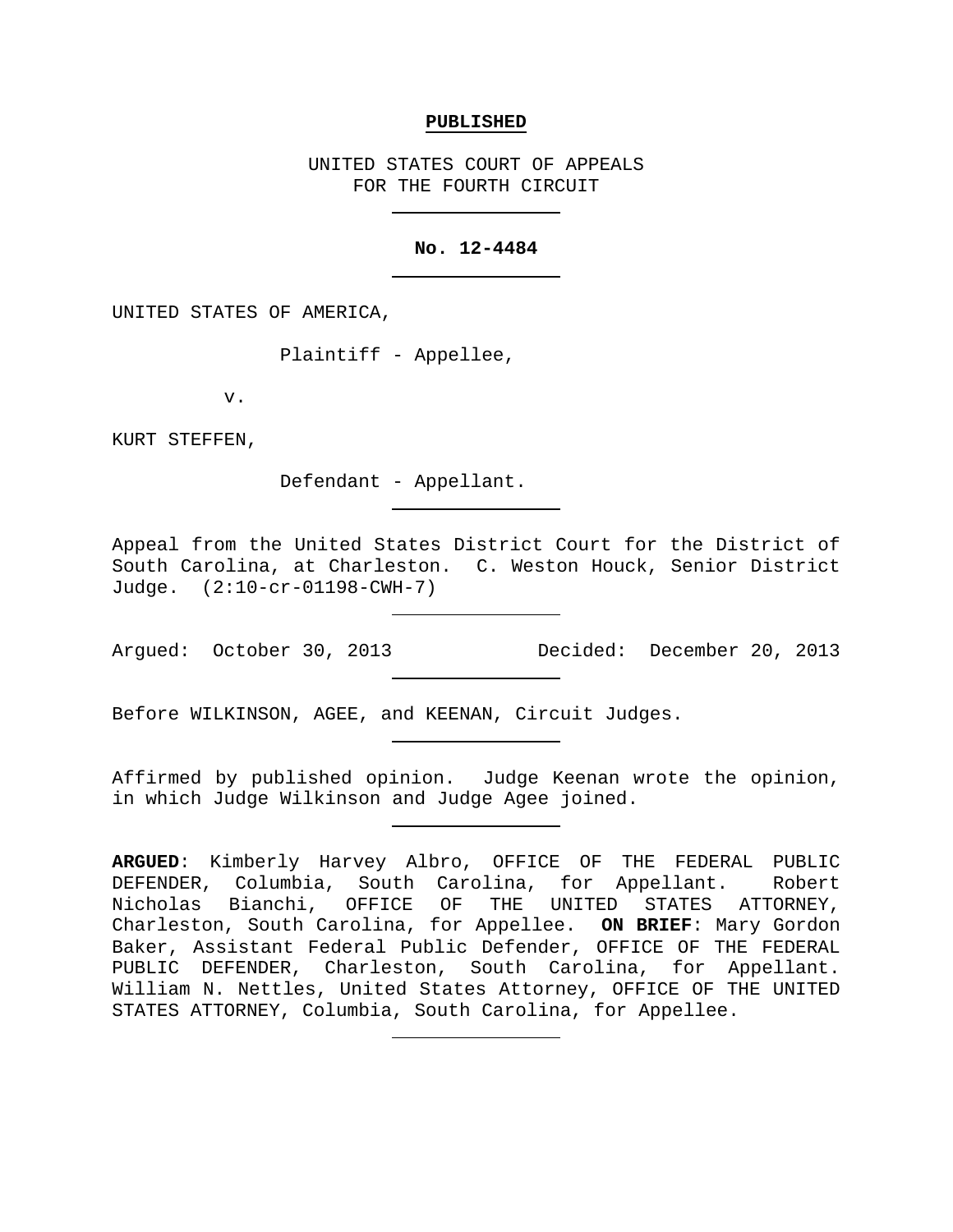BARBARA MILANO KEENAN, Circuit Judge:

In this appeal, we consider the application of a role enhancement to a sentence imposed on South Carolina Highway Patrolman Kurt Steffen, who participated in a conspiracy involving the large-scale cultivation of marijuana. Steffen argues that the district court erred in enhancing his sentence after finding that Steffen was a manager or supervisor of the drug conspiracy. Upon our review, we conclude that the district court did not clearly err in imposing the sentencing enhancement based on Steffen's aggravated role in the offense. Accordingly, we affirm Steffen's sentence.

## I.

In November 2009, police investigated reports of unusually high power usage on land owned by Steffen in Dorchester County, South Carolina (the Dorchester County property). After obtaining a warrant and searching Steffen's property, police officers seized 315 marijuana plants found in two sheds and a vehicle parked on the property. The police also found "thousands of dollars worth of grow equipment" located on the property. Additional investigation revealed that Steffen's property was one of at least five locations in South Carolina involved in a large-scale marijuana cultivation conspiracy.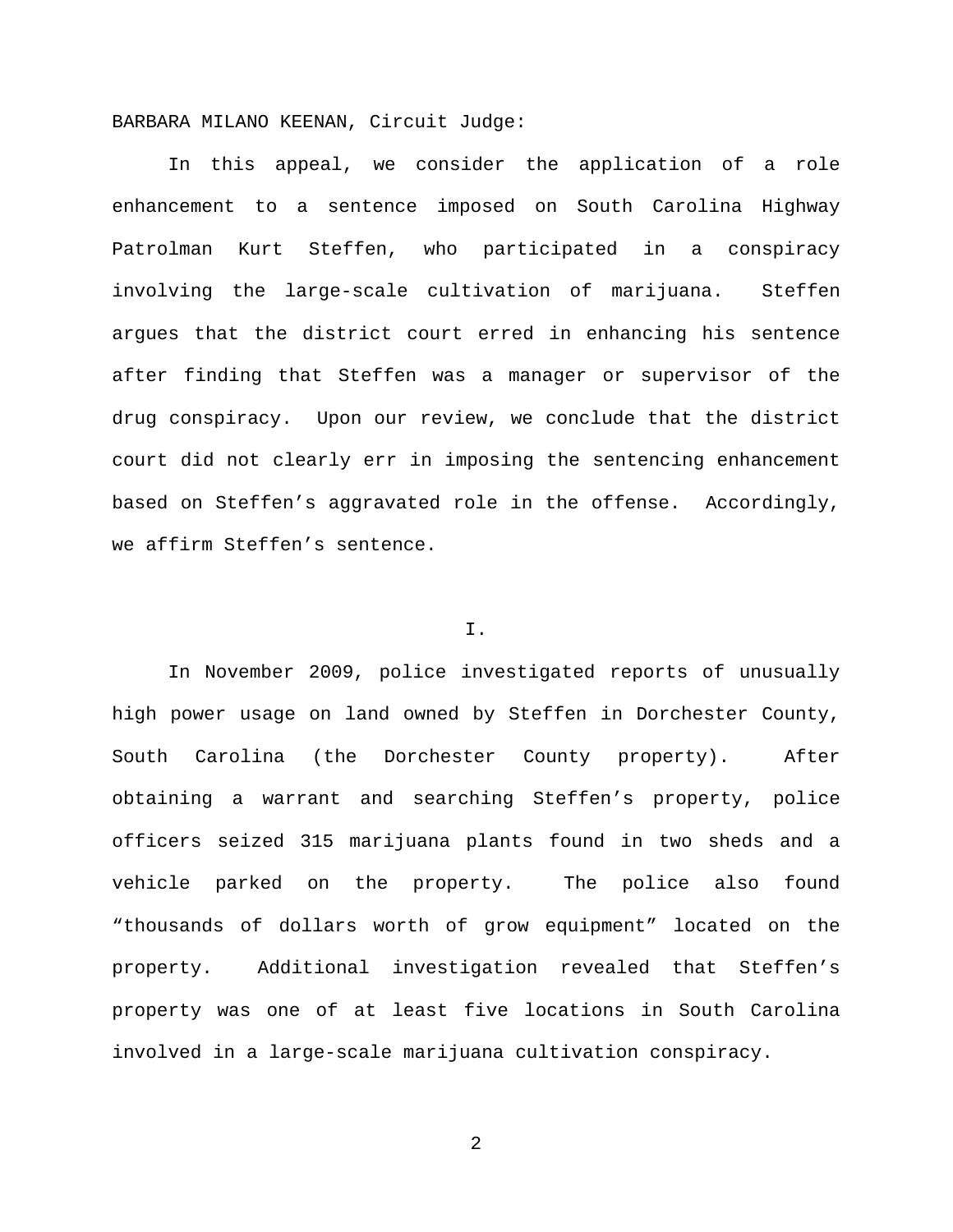Steffen and six other individuals were charged with conspiring to possess with intent to distribute 1,000 or more marijuana plants, and Steffen, along with two of his codefendants, was also charged with manufacturing and possessing with intent to distribute 100 or more marijuana plants, all in violation of 21 U.S.C. §§ 841(a)(1) and 841(b)(1)(A-B). On the morning of trial, Steffen pleaded guilty under a written plea agreement to the manufacturing and possessing charge, which carried a five-year mandatory minimum term of imprisonment. See 21 U.S.C. § 841(b)(1)(B).

The pre-sentence report (PSR) characterized Steffen as one of multiple "mid-level operators" in the drug conspiracy. According to certain co-conspirators, before Steffen became a state highway patrolman, he articulated a desire to sell marijuana. Steffen later purchased the Dorchester County property and allowed co-conspirators to grow marijuana on the property in exchange for a share of the profits. Steffen became a state trooper during the time period that he was "setting up the grow" operation.

In addition to purchasing the land on which the marijuana was grown, Steffen paid for cultivation equipment and a shed furnished with electricity, although he later transferred the payor's name on his property's utility bill to that of a codefendant, Armando Verdugo (Verdugo), "in an attempt to avoid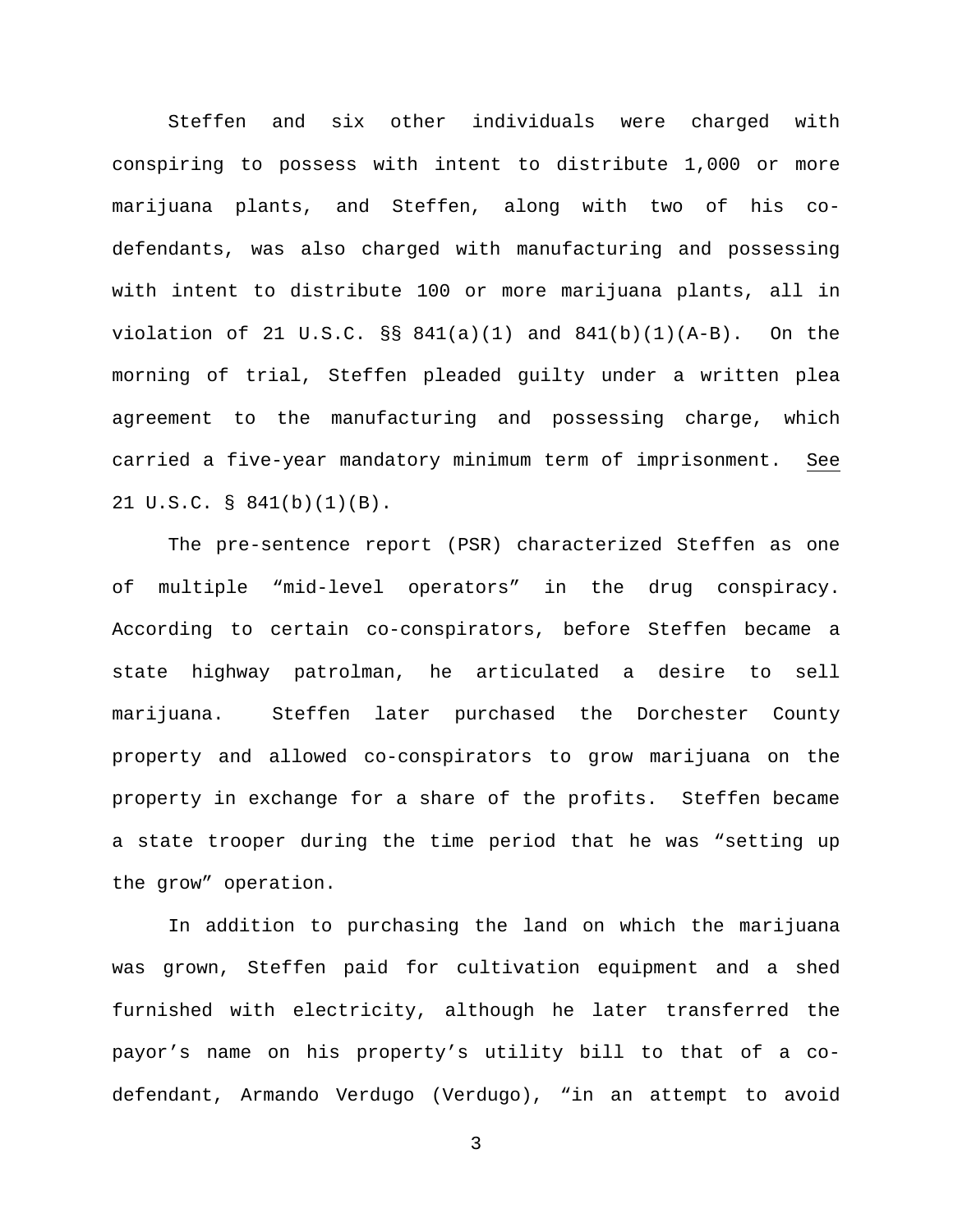detection." Steffen also traveled in his police uniform to the Dorchester County property and transported marijuana to other locations in his patrol vehicle. On two occasions, Steffen used his patrol vehicle to follow Verdugo when Verdugo was transporting marijuana, in order "to prevent any other law enforcement agency from stopping" Verdugo's vehicle.

The PSR calculated a total offense level of 25, which included a three-level upward adjustment for being "a manager or supervisor" of criminal activity involving five or more participants, a two-level upward adjustment for abuse of a position of trust, and a two-level downward adjustment for acceptance of responsibility. Because the relevant statute applied a five-year mandatory minimum term of imprisonment to Steffen's conviction, Steffen's initial advisory guidelines range of 57 to 71 months' imprisonment was increased to 60 to 71 months' imprisonment.

At sentencing, Steffen argued that he did not qualify for the role enhancement because he did not manage or supervise other participants in the conspiracy. Ultimately, the district court disagreed, primarily relying on Steffen's "ability through the ownership of the land . . . to pull the plug on the entire operation," and adopted the PSR's imposition of the three-level upward adjustment.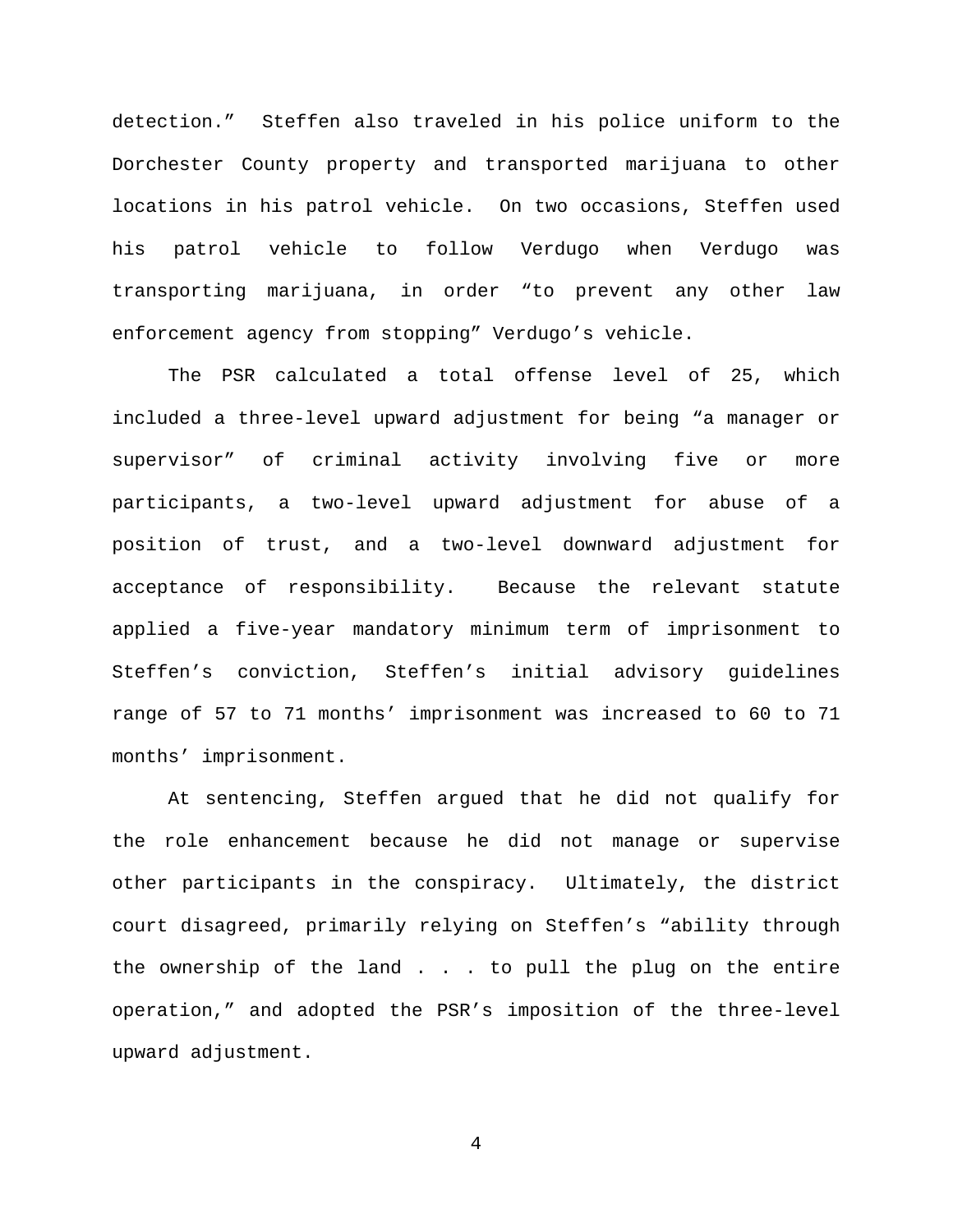The district court's finding that Steffen was a manager or supervisor in the conspiracy rendered Steffen ineligible for a sentence below the mandatory minimum pursuant to the "safety valve" provision of the guidelines. See U.S.S.G. § 5C1.2 (2011). Accordingly, the district court sentenced Steffen to serve the minimum required term of 60 months' imprisonment. $^1$  $^1$ Steffen timely appealed.

### II.

The sentencing guidelines allow for a three-level upward adjustment to a defendant's offense level "[i]f the defendant was a manager or supervisor (but not an organizer or leader) and the criminal activity involved five or more participants or was otherwise extensive." U.S.S.G. § 3B1.1(b). The adjustment is warranted when a defendant was a manager or supervisor "of one or more other participants." Id. cmt. n.2. Therefore, "an adjustment under § 3B1.1 is proper 'only if it was demonstrated that the defendant was an organizer, leader, manager or supervisor of people.'" United States v. Cameron, 573 F.3d 179, 185 (4th Cir. 2009) (quoting United States v. Sayles, 296 F.3d 219, 226 (4th Cir. 2002)) (emphasis in original) (alterations

<span id="page-4-0"></span> $1$  The court did not make factual findings regarding whether, alternatively, Steffen was ineligible for the safety valve because he made threats of violence or possessed a dangerous weapon in connection with the offense.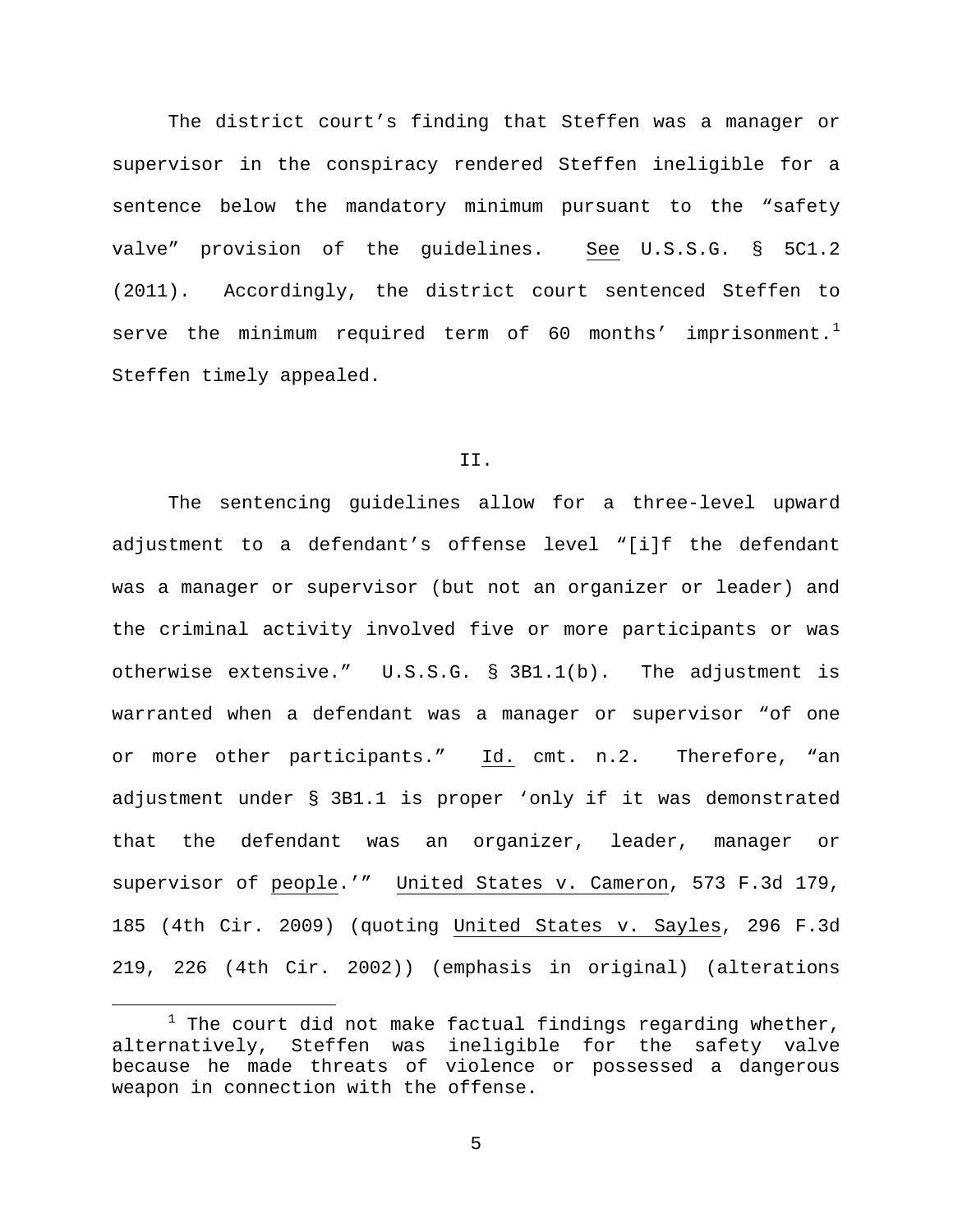omitted).<sup>[2](#page-5-0)</sup> The burden is on the government to prove by a preponderance of the evidence that the sentencing enhancement should be applied. United States v. Grubbs, 585 F.3d 793, 803 (4th Cir. 2009); United States v. Garnett, 243 F.3d 824, 828 (4th Cir. 2001).

# A.

Before addressing the merits of Steffen's argument that the district court erred in finding that he acted in the role of a manager or supervisor, we first must identify the appropriate standard of review. We accord due deference to a district court's application of the sentencing guidelines. United States v. Osborne, 514 F.3d 377, 387 (4th Cir. 2008). "If the issue turns primarily on a factual determination, an appellate court should apply the 'clearly erroneous' standard." United States v. Daughtrey, 874 F.2d 213, 217 (4th Cir. 1989). In contrast, "[i]f the issue . . . turns primarily on the legal

U.S.S.G. § 3B1.1 cmt. n.4.

<span id="page-5-0"></span> $2$  In distinguishing a "leadership and organizational role" from "one of mere management and supervision," courts should take into account the defendant's relevant conduct and consider:

<sup>[1]</sup> the exercise of decision making authority, [2] the nature of participation in the commission of the offense, [3] the recruitment of accomplices, [4] the claimed right to a larger share of the fruits of the crime, [5] the degree of participation in planning or organizing the offense, [6] the nature and scope of the illegal activity, and [7] the degree of control and authority exercised over others.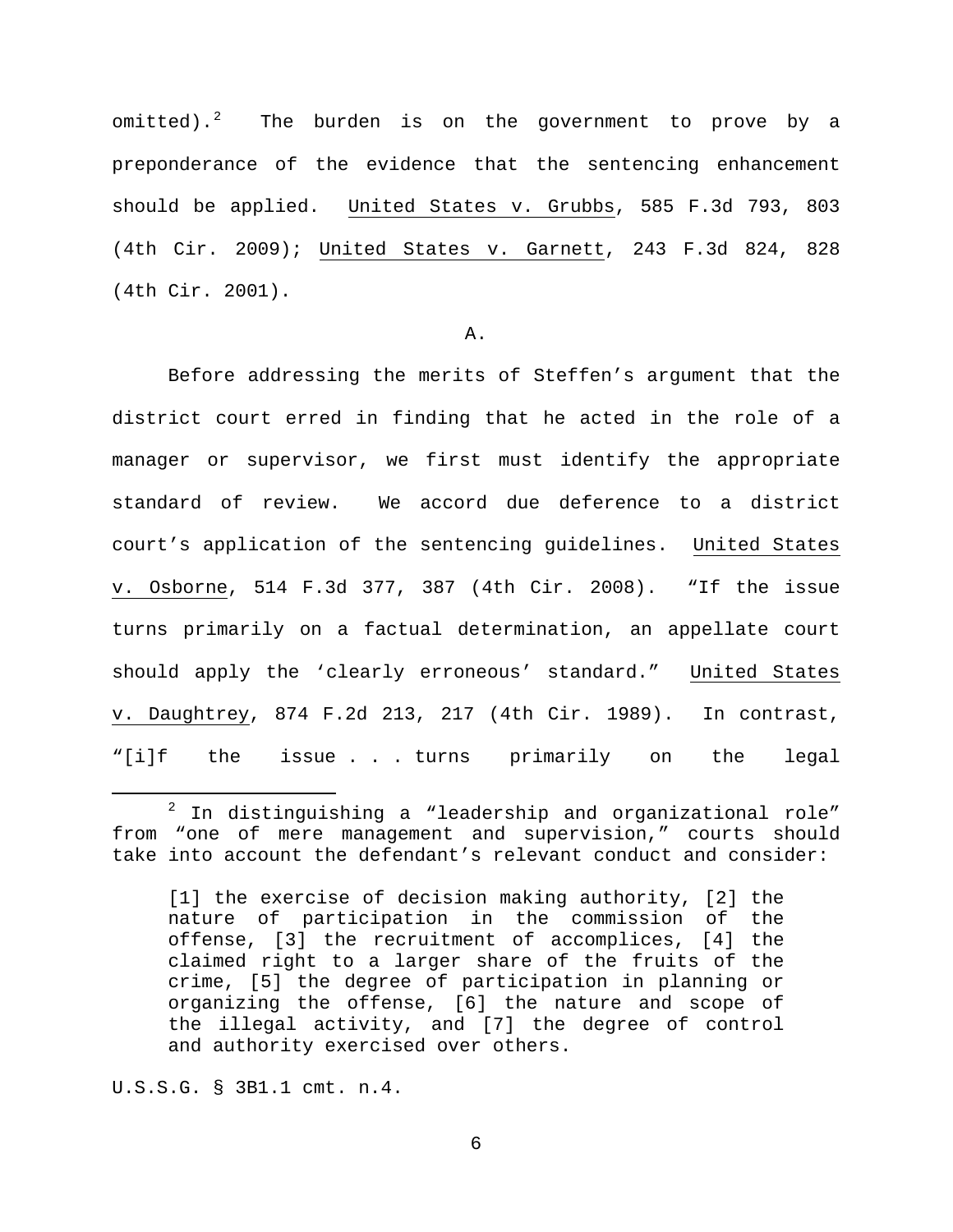interpretation of a guideline term, . . . the standard moves closer to de novo review." Id. (emphasis removed).

We consistently have held that a district court's determination that a defendant held a leadership role in criminal activity is "essentially factual" and, therefore, is reviewed on appeal for clear error. United States v. Sheffer, 896 F.2d 842, 846 (4th Cir. 1990); see United States v. Kellam, 568 F.3d 125, 147 (4th Cir. 2009); United States v. Sayles, 296 F.3d 219, 224 (4th Cir. 2002); Daughtrey, 874 F.2d at 218. In deciding whether the defendant acted as a manager or supervisor, the district court must draw an inference from "a variety of data, including the information in the pre-sentence report and the defendant's statements and demeanor at the sentencing hearing," regarding the degree to which the defendant was responsible for committing an offense relative to other participants. United States v. Mejia-Orosco, 867 F.2d 216, 220- 21 (5th Cir. 1989); see U.S.S.G. § 3B1.1 cmt. background.

"[T]he fact of manager status may be more difficult to ascertain than purely physical facts—such as whether the defendant carried a gun during commission of the crime—and may depend upon an assessment of the broad context of the crime." Mejia-Orosco, 867 F.2d at 221. However, as other circuits uniformly have concluded, "a complex fact is no less a fact," and a criminal defendant's eligibility for a role enhancement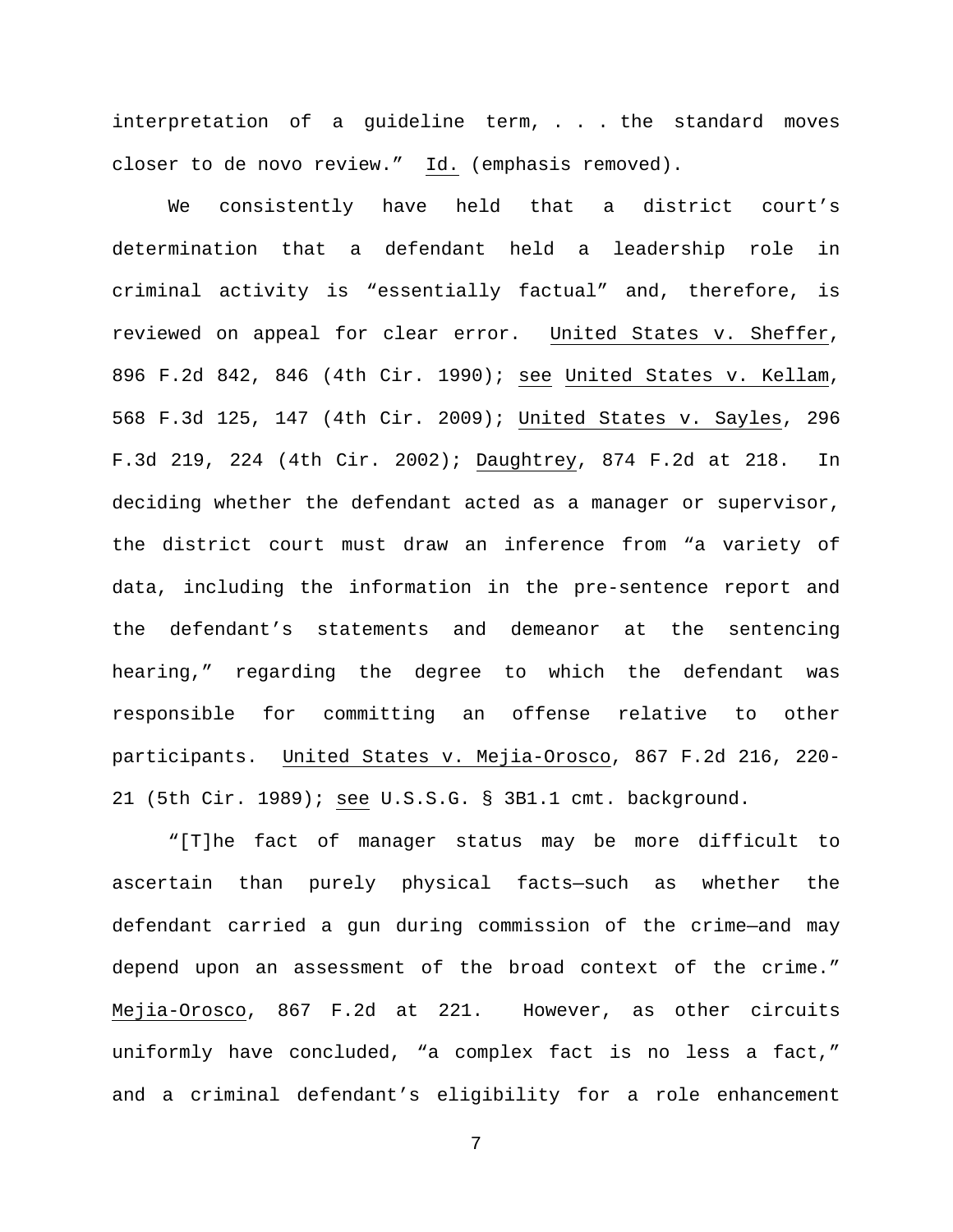under § 3B1.1 is no different from other factual questions that require "assessment of complex evidence as well as sensitivity to legal purposes." Id.; see also United States v. Herrera, 878 F.2d 997, 1000 (7th Cir. 1989) (concluding that whether the defendant played an aggravating role in an offense was a factual question subject to clear error review); United States v. Ortiz, 878 F.2d 125, 126–27 (3d Cir. 1989) (same); United States v. Wright, 873 F.2d 437, 443 (1st Cir. 1989) (same).

Because application of the manager or supervisor enhancement involves a factual determination, we apply the clear error standard in reviewing whether a preponderance of the evidence supported imposition of the enhancement in Steffen's case. See, e.g., United States v. Cabrera-Beltran, 660 F.3d 742, 756 (4th Cir. 2011) (analyzing district court's application of a manager or supervisor role enhancement in terms of whether "the district court committed clear error in finding, based on a preponderance of the evidence, . . . that the defendant was a manager or supervisor in the conspiracy"). We will conclude that the ruling of the district court is clearly erroneous only when, after reviewing all the evidence, we are "left with the definite and firm conviction that a mistake has been committed." United States v. May, 359 F.3d 683, 688 (4th Cir. 2004) (quoting United States v. U.S. Gypsum Co., 333 U.S. 364, 395 (1948)). In conducting this review for clear error, we are not confined to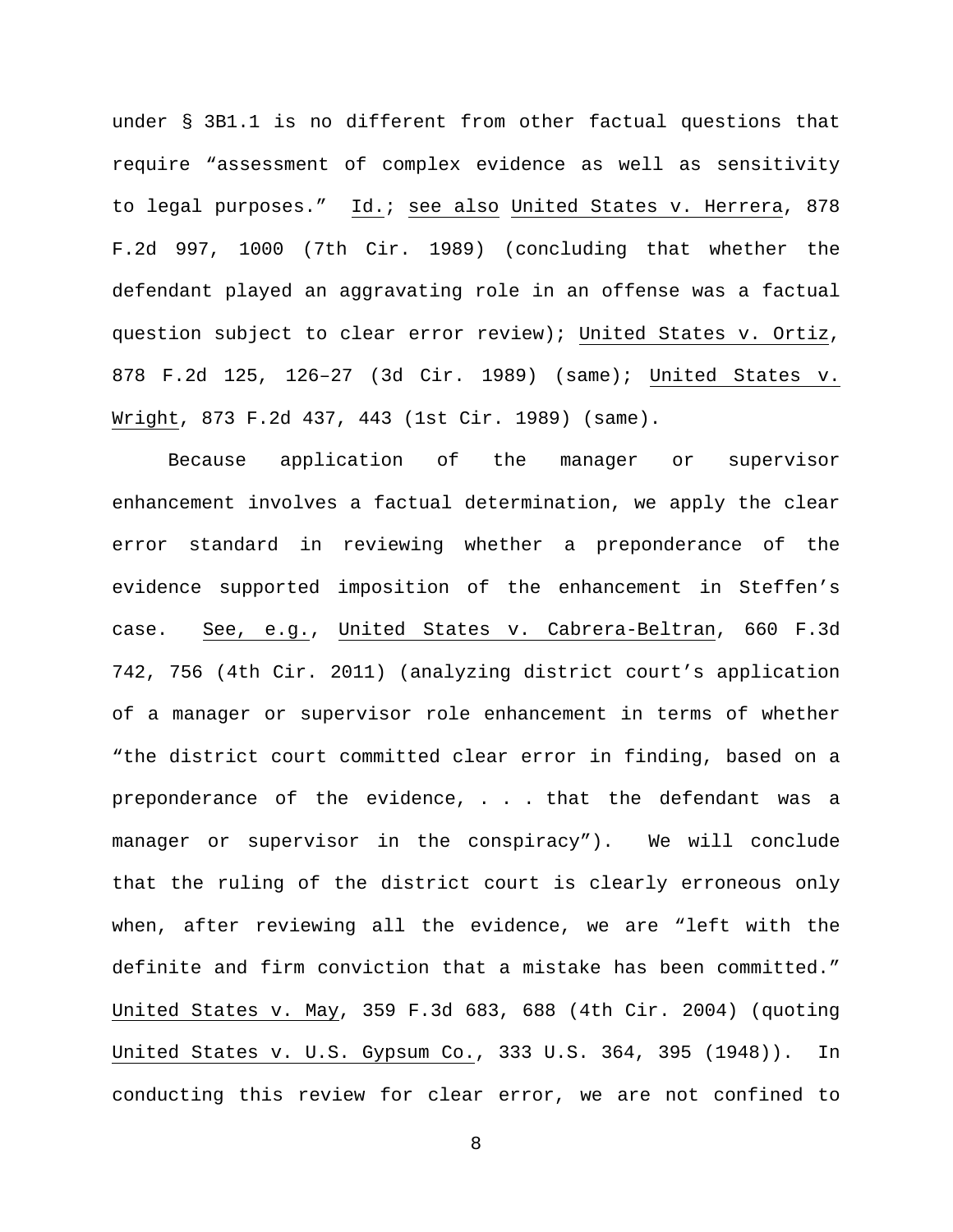the district court's analysis but may affirm the court's ruling on any evidence appearing in the record. United States v. McHan, 386 F.3d 620, 623 (4th Cir. 2004).

### B.

Steffen asserts that the district court erred in determining that he acted in an aggravating role as a manager or supervisor of the drug conspiracy. He contends that undisputed facts in the PSR indicate only that he exercised some management responsibility over property involved in the drug conspiracy, rather than management or supervision of any of his coconspirators. Under our precedent, in order to qualify for the role enhancement, the government must present evidence that the defendant managed or supervised "participants, as opposed to property, in the criminal enterprise." United States v. Slade, 631 F.3d 185, 190 n.1 (4th Cir. 2011); see Cameron, 573 F.3d at 186 (observing that the Sentencing Commission clarified that the enhancement applies only to defendants who organize, lead, manage, or supervise "'one or more other participants' and not to those who just 'exercise[] management responsibility over the property, assets, or activities of a criminal organization'") (quoting U.S.S.G. § 3B1.1 cmt. n.2).

Steffen analogizes his case to Slade, in which we reversed a district court's application of the enhancement to a "mid- to upper-level" operator in a drug conspiracy due to the "absence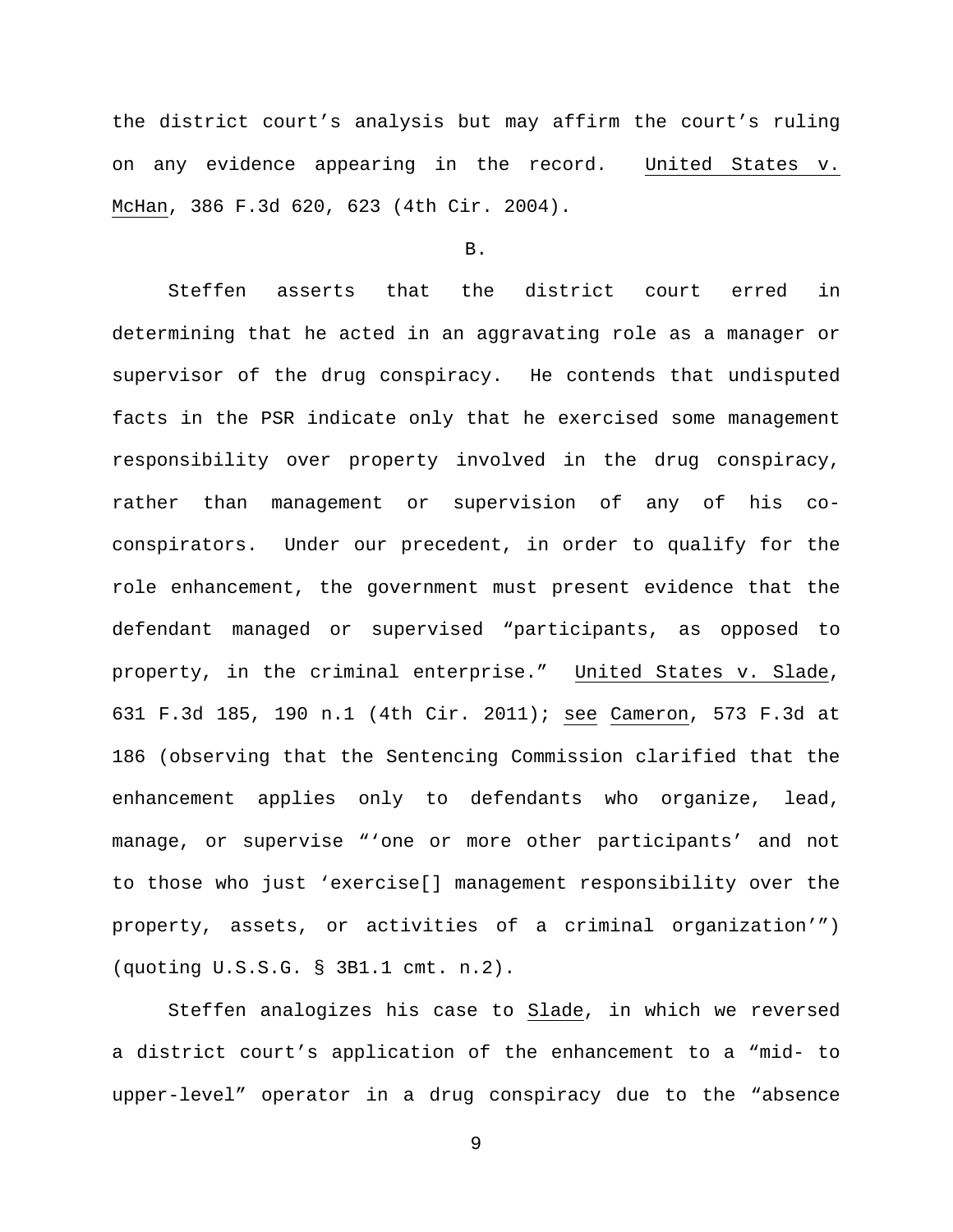of any evidence" that the defendant managed or supervised at least one other participant in the offense. 631 F.3d at 190-91 (emphasis added). In that case, the defendant supplied drugs to co-conspirators and other clients, certain co-conspirators sold drugs "for" the defendant, and one co-conspirator drove the defendant to various locations to deliver drugs. Id. at 190. Ultimately, we concluded that none of those activities provided any evidence that the defendant "actively exercised some authority over other participants in the operation or actively managed its activities." Id.

By contrast, the record before us contains evidence that Steffen exercised management or supervisory authority over one other person. We first observe that Steffen used his police vehicle on two occasions to follow co-conspirator Verdugo, who was transporting marijuana in a separate vehicle. Standing alone, as the district court acknowledged, this conduct is as unrevealing about the defendant's role in the offense as the facts presented in Slade. But it is also undisputed that Steffen's purpose in performing those actions was to use his position as a state highway patrolman "to prevent any other law enforcement agency from stopping" Verdugo's vehicle. Thus, Steffen's judgment that the co-conspirator's acts should be shielded by Steffen's use of his patrol car reflected a management decision regarding the manner in which another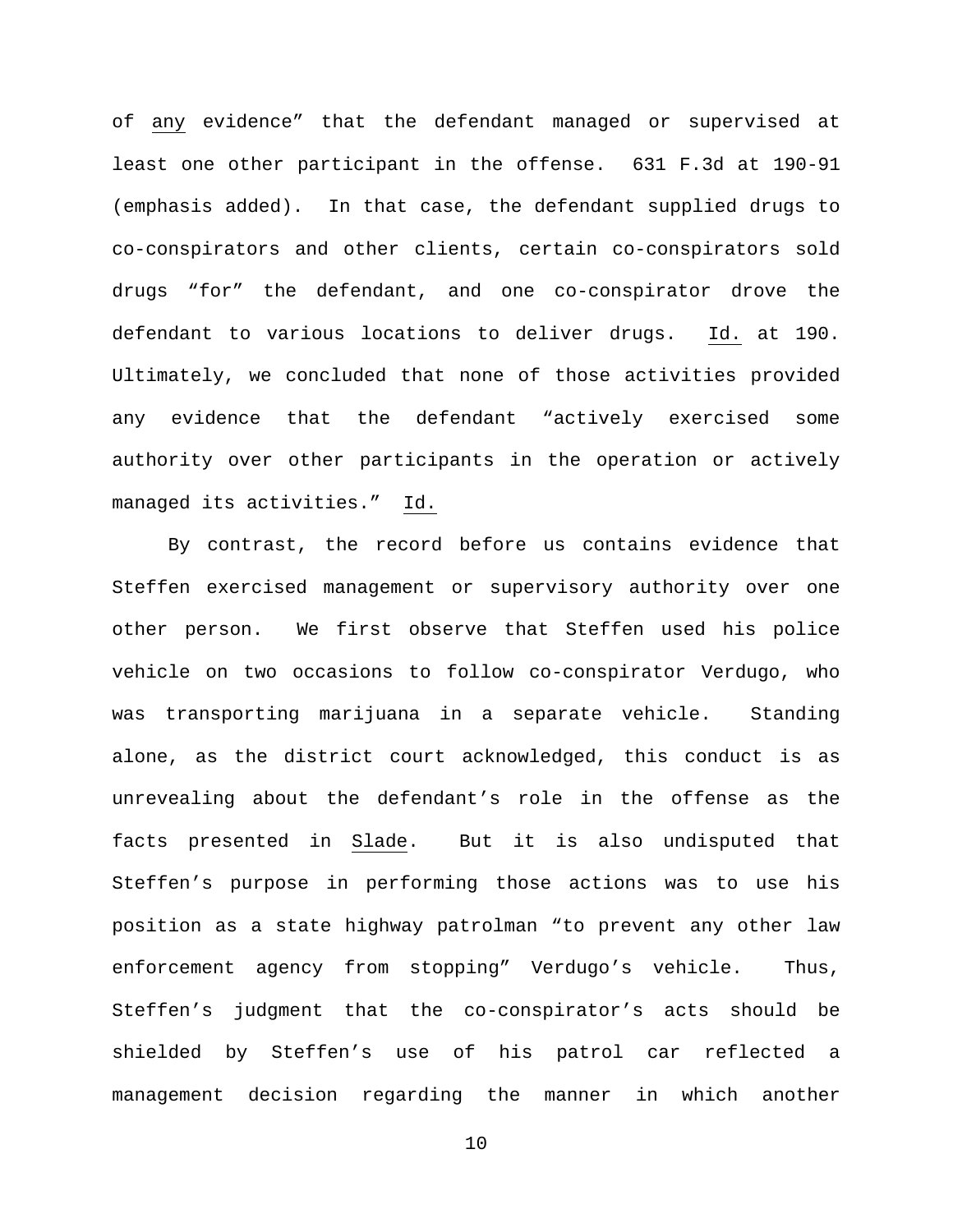participant in the conspiracy was to conduct the conspiracy's business.

This conclusion of actual management or supervision is supported further by Steffen's act of transferring the electric bill for the Dorchester County property from his own name to that of the same co-conspirator "to avoid detection." This act, which concealed Steffen's role in the operation, also reflected an exercise of authority over Verdugo and a management decision regarding which co-conspirator should be assigned a particular risk of exposure for the crime.

Such evidence supplies what was missing in Slade, namely, proof that the defendant made decisions that reflected his management or supervision of the criminal activities of at least one other person. United States v. Bartley, 230 F.3d 667, 673 (4th Cir. 2000). The significance of the evidence before us is not mitigated by the fact that, in other cases affirming the imposition of this particular sentencing enhancement, we relied on substantially greater evidence of the defendant's managerial or supervisory role. See, e.g., United States v. Llamas, 599 F.3d 381, 390 (4th Cir. 2010) (upholding U.S.S.G. § 3B1.1 enhancement based on evidence that the defendant supervised a fraud scheme at a call center by enforcing rules, punishing noncompliant employees, and "deciding monetary shares of the fraud scheme's proceeds"); Kellam, 568 F.3d at 148 (justifying